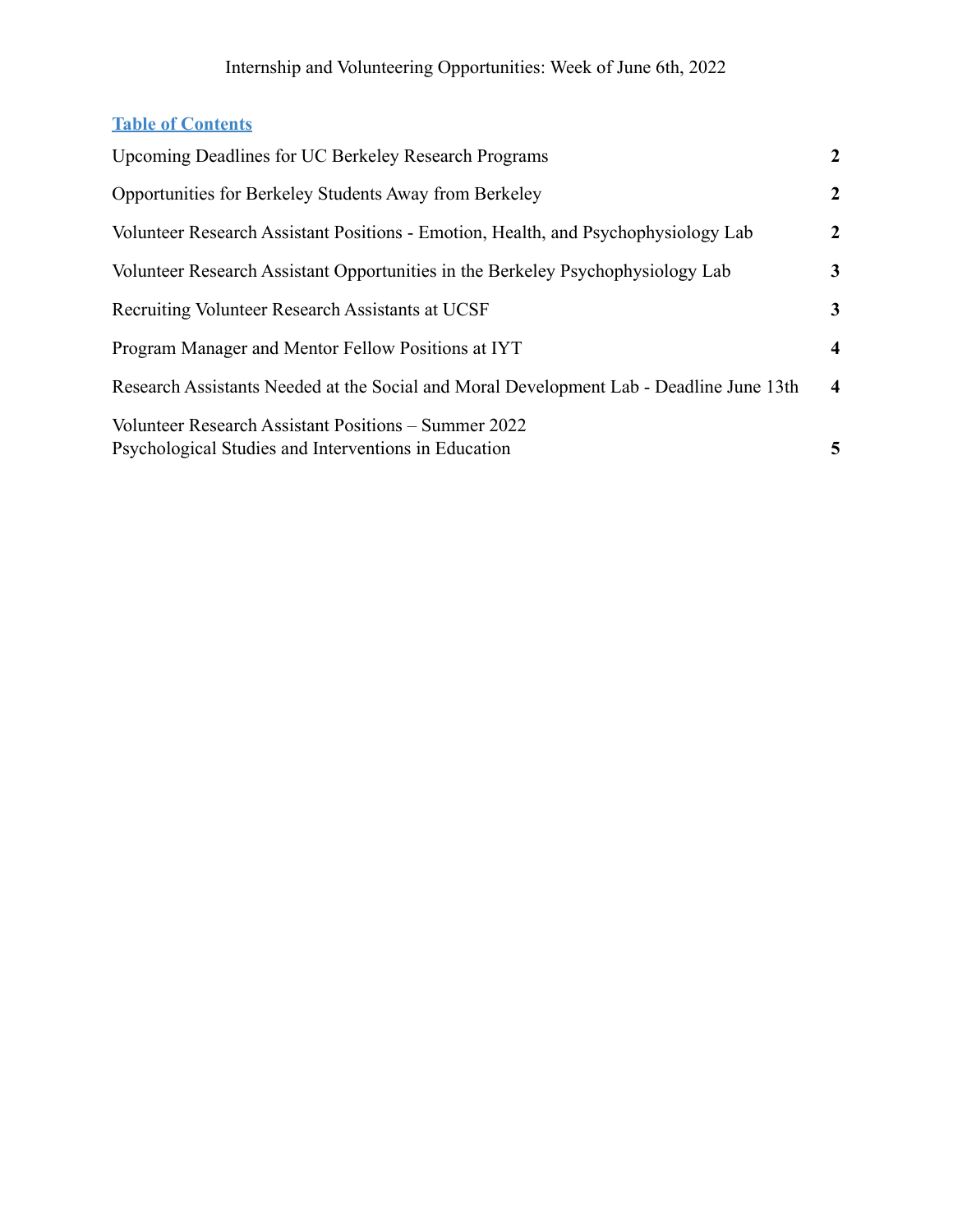## <span id="page-1-0"></span>**Upcoming Deadlines for UC Berkeley Research Programs**

[Miller Scholars Program \(apply by invitation; for newly admitted transfers\)](https://millerscholars.berkeley.edu/apply), deadline 7/01 [Sponsored Projects for Undergraduate Research \(SPUR-CNR\)--Student Initiated,](http://nature.berkeley.edu/site/spur.php) deadline 7/22 [Sponsored Projects for Undergraduate Research \(SPUR - CNR\)--faculty initiated,](http://nature.berkeley.edu/site/spur.php) deadline 7/22 [Linguistics Research Apprentice Practicum \(LRAP\) -- work undergrad student,](https://lx.berkeley.edu/ugrad/lrap) deadline 7/27 [Berkeley Initiative on Equity in Energy and Environmental Economics](http://www.olab.berkeley.edu/energyinstitute-sloan), deadline 7/31

### <span id="page-1-1"></span>**Opportunities for Berkeley Students Away from Berkeley**

Did you know there are many opportunities to conduct research outside of Berkeley? These can be opportunities that are within commute distance that could be done during the academic year (e.g. lab positions at [Children's Hospital of Oakland](http://www.chori.org/drupal1/) Research Institute, [Lawrence Berkeley Lab,](https://www.lbl.gov/) [UCSF](https://www.ucsf.edu/), or [Lawrence Livermore Lab\)](https://www.llnl.gov/)

Alternatively, you could conduct research at other campuses all over the US or even in other countries over the summer, usually with generous funding. [This page](https://research.berkeley.edu/opportunities/B) shows a number of databases of summer research programs -- mostly with January and February deadlines -- that Berkeley students can apply for. Do your research now so you can pounce on these amazing opportunities!

# <span id="page-1-2"></span>**Volunteer Research Assistant Positions - Emotion, Health, and Psychophysiology Lab**

The Emotion, Health, and Psychophysiology Lab at UCSF is accepting applications for volunteer research assistant positions. Our research focuses on embodiment -- how the mind influences the body, and the reciprocal, how bodily changes influence thoughts, emotions, and intentions. Research assistants working in the lab are exposed to a variety of studies at the intersection of social psychology, emotion, and psychophysiology. RAs learn how to conduct studies, collect physiological data, and edit and score autonomic data. Our RAs work at least 10-12 hours a week for two school semesters. This volunteer opportunity is ideal for undergraduate students or recent graduates looking to gain research experience for graduate school or medical school. Please note that while we welcome international applicants, we cannot help with the visa process.

If you are interested in applying, please fill out this application form  $(\text{https://forms.gle/b2qs7eP7kiZwvPfS9})$ . Any questions can be forwarded to ehpl $@ucsf.edu$ .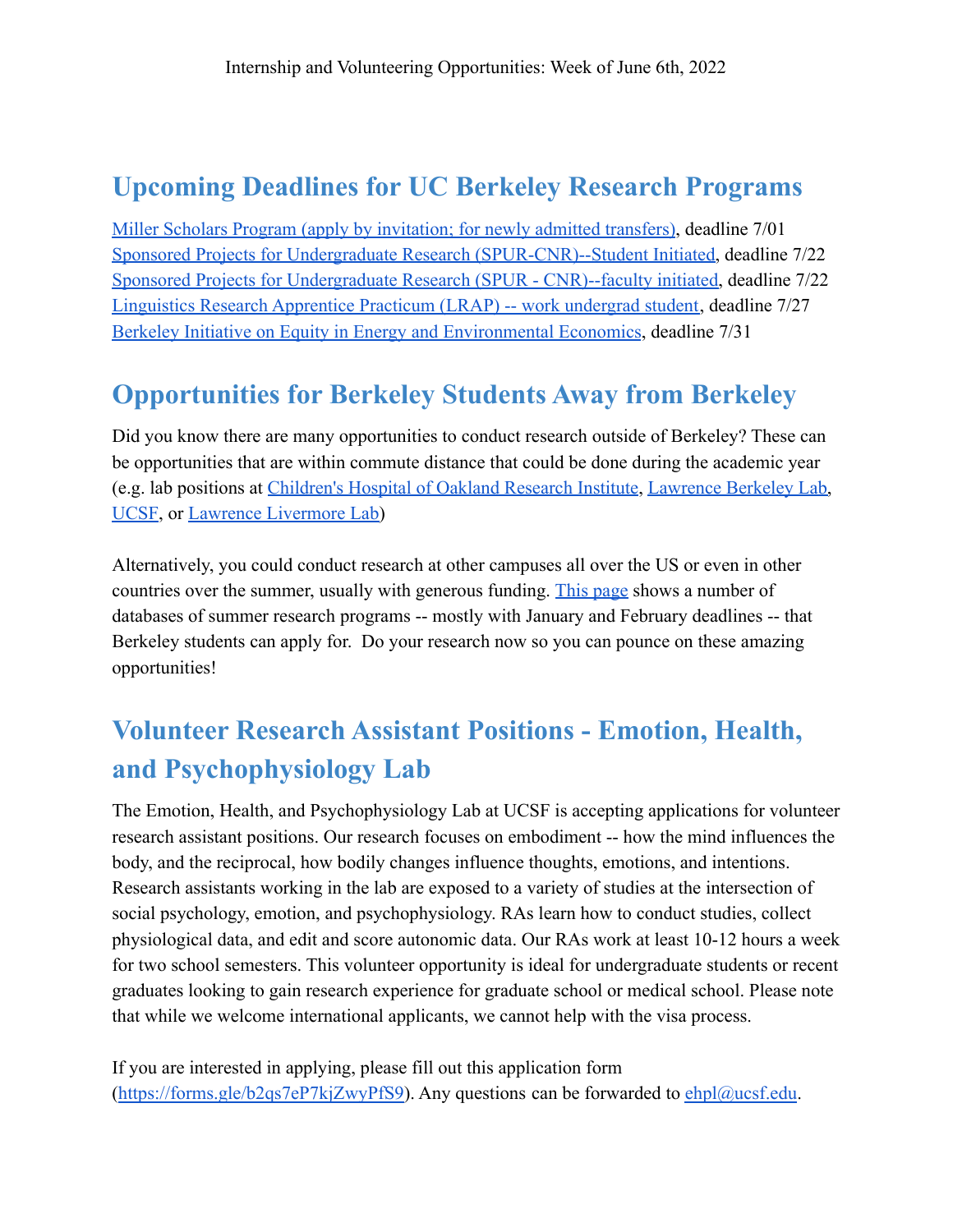Lab website: <https://www.wendyberrymendes.com/>

# <span id="page-2-0"></span>**Volunteer Research Assistant Opportunities in the Berkeley Psychophysiology Lab**

The [Berkeley Psychophysiology Lab](https://bpl.berkeley.edu/index.html) (Dr. Robert Levenson) is seeking motivated and reliable volunteer research assistants to get started immediately on projects this semester. In one project, RAs will be trained to process physiological data using QRSTool software, which allows us to analyze the physiological responses of research participants as they experience various emotions. In another project, RAs will be trained to conduct behavioral coding using CodeBlue software to identify and analyze facial and behavioral expressions of couples engaged in conversation. The behavioral coding team holds mandatory biweekly meetings Tuesday 6-7pm, and there is an estimated workload of 3 hours each week (including the meeting). If you are eager to start gaining research experience and interested in learning more about our projects, please [complete](https://bpl.berkeley.edu/Application%20for%20Research%20Assistantship%20UCBPL.pdf) [an application](https://bpl.berkeley.edu/Application%20for%20Research%20Assistantship%20UCBPL.pdf) and send it to [scottnewton@berkeley.edu](mailto:scottnewton@berkeley.edu)

### <span id="page-2-1"></span>**Recruiting Volunteer Research Assistants at UCSF**

The Aging, Metabolism, and Emotion (AME) Center ([https://amecenter.ucsf.edu/\)](https://amecenter.ucsf.edu/) in the Department of Psychiatry and Behavioral Sciences at UCSF is recruiting new volunteer research assistants. Volunteer research assistants will work on a research study examining how daily mindfulness practice may affect everyday well-being, stress, and health in women who have experienced early life stress. The study is being led by Dr. Stefanie Mayer, Assistant Professor at UCSF. Please see the study website here: [https://www.ucsfemmastudy.org/.](https://www.ucsfemmastudy.org/)

To volunteer, you must be able to provide 8-10 hours of availability per week and commit to at least 6 months. Volunteer research assistant positions are mostly remote, with some in-person work at UCSF Mission Bay. Duties include participant recruitment, data collection, monitoring, and management, and attending weekly study team meetings. You will gain an understanding of the research process by participating in meetings and being involved in study start-up, and you will have the opportunity to work alongside UCSF staff and faculty. This experience is ideal for those interested in pursuing a PhD in Psychology or related fields, attending medical school, or simply looking to gain research experience in the field.

To apply, please send your CV/resume and a cover letter on your background and interests to [elnaz.ahmadi@ucsf.edu](mailto:elnaz.ahmadi@ucsf.edu). Please feel free to reach out to elnaz.ahmadi@ucsf.edu with any questions.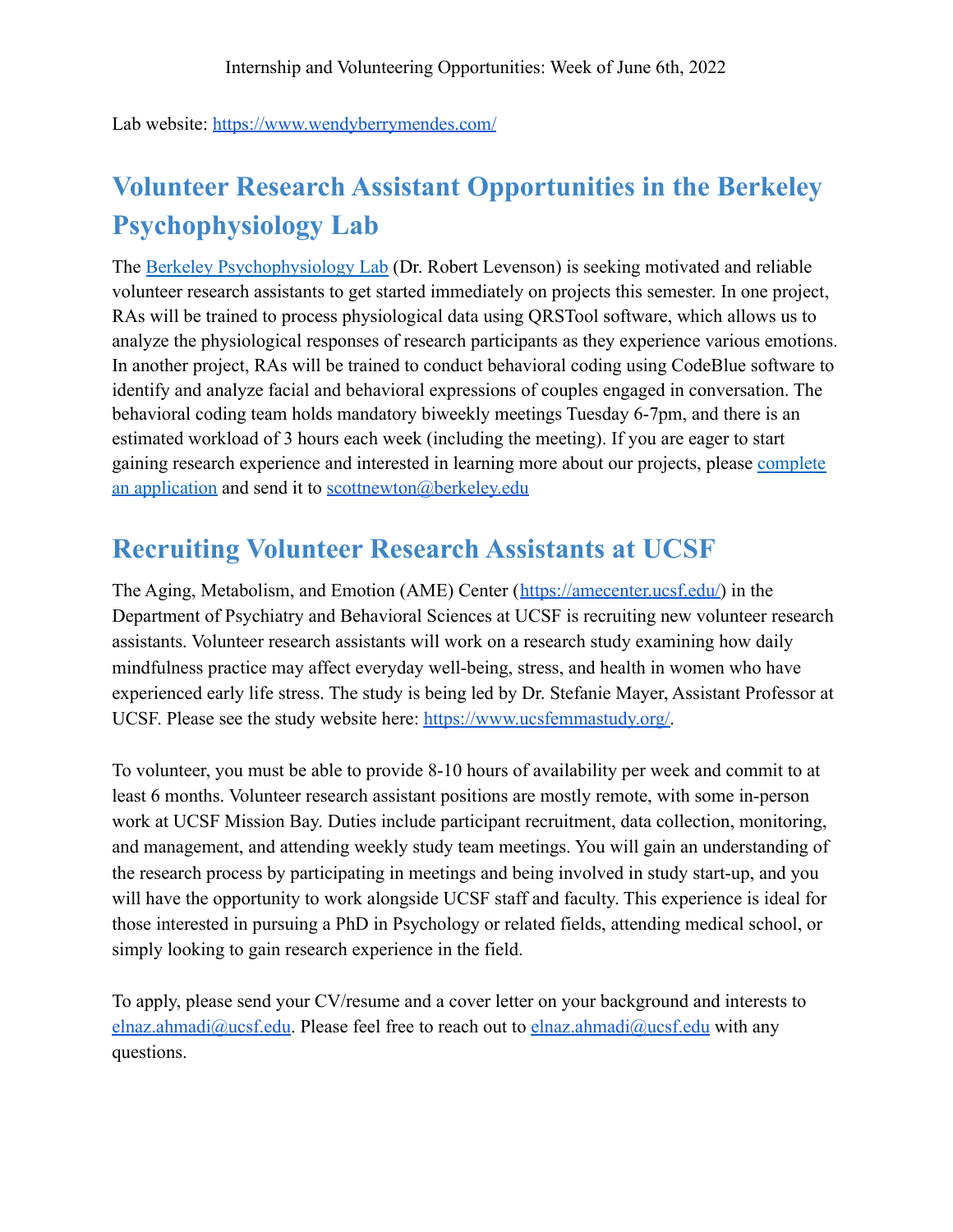## <span id="page-3-0"></span>**Program Manager and Mentor Fellow Positions at IYT** *Hello,*

*My name is Danielle Adams, and I am the Program Director of Improve Your Tomorrow. IYT is a non-profit organization whose mission is to increase the number of young men of color to attend and graduate from colleges and universities. We are currently hiring for multiple positions throughout the Bay Area. Please share these positions with your current undergraduate, graduate, and alumni. I have included the link for you to share with any interested candidates.*

#### *[Open Positions](https://www.improveyourtomorrow.org/careers)*

*I would also like to share that our Mentor Fellows Program is a part of Americorps. Many undergraduates gain great experience from this program as it is a year-long service commitment. I would be happy to briefly present to one or more of your classes to discuss this opportunity. If this is a possibility, please let me know. I have attached the one-pager for your reference.*

*Please feel free to contact me if you have any questions ([danielle@improveyourtomorrow.org](mailto:danielle@improveyourtomorrow.org))*

## <span id="page-3-1"></span>**Research Assistants Needed at the Social and Moral Development Lab - Deadline June 13th**

*"I will need two research assistants to join me in the Social and Moral Development Lab (in the Human Development and Education program) this upcoming semester, to help on a project dealing with the bullying experiences of students with disabilities during the COVID-19 pandemic and social/moral decision-making. I need research assistants as soon as possible as we are in the thick of recruiting and finishing data collection. Ideal candidates will have some basic knowledge of social media recruitment techniques, prior experience working in schools or with children or adolescents, and interest in moral development, bullying, and/or learning about the experiences of youth with disabilities in schools.*

*Tasks will include supporting the recruitment of study participants, managing the survey platform, reviewing relevant literature, transcribing interviews, and helping code and clean data. Students can expect to learn about developmental psychology, as it relates to social and moral development and bullying based on group identity (i.e., disability). Students also will receive Psych 199 units for participating.*

*Interested students can email me (Sarah Manchanda) at sarah\_manchanda@berkeley.edu*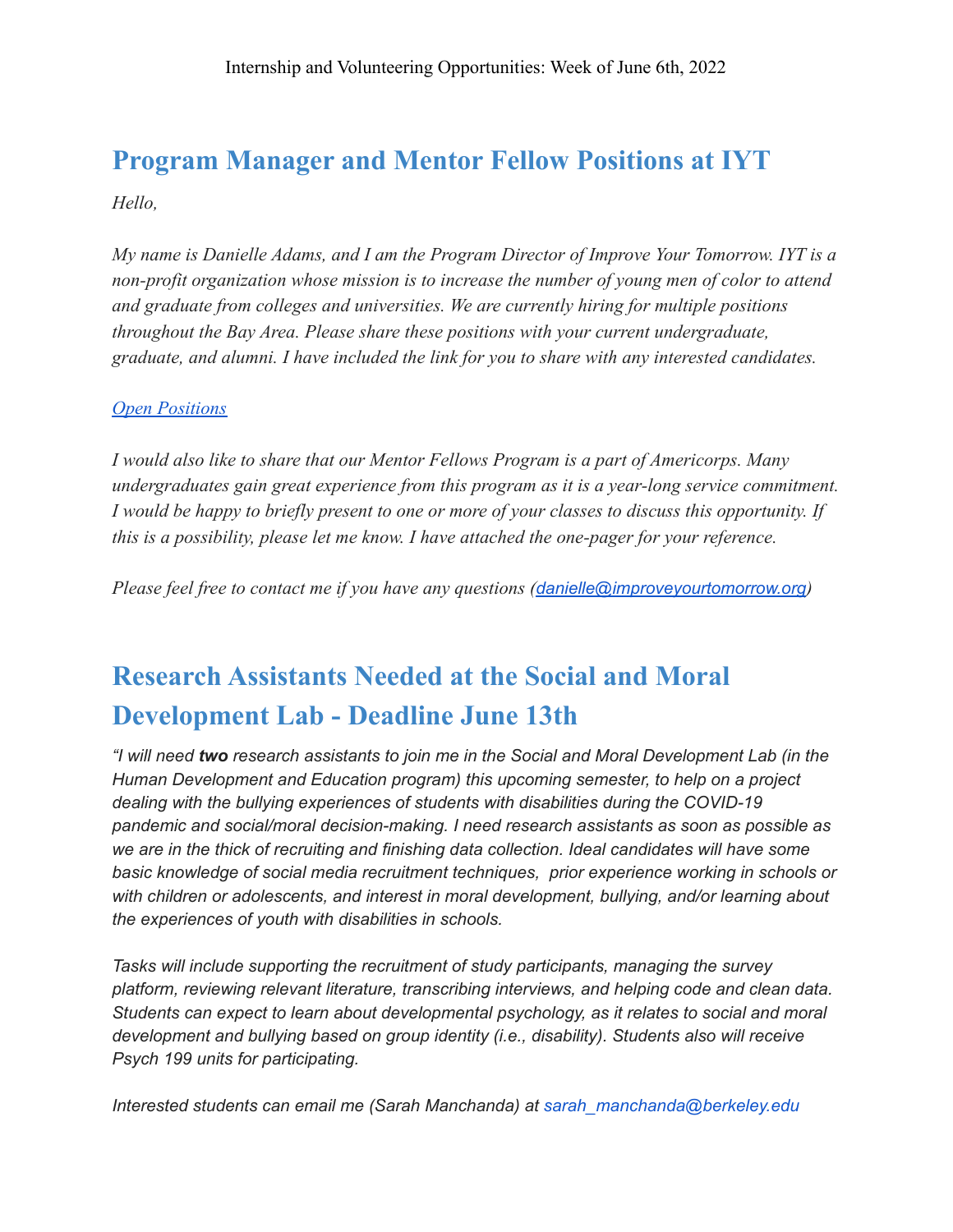*Students also should attach a resume/CV and include a brief statement of interest in the email. I will be accepting applications until June 13, 2022. Please let me know if you have any questions".*

# <span id="page-4-0"></span>**Volunteer Research Assistant Positions – Summer 2022 Psychological Studies and Interventions in Education**

Faculty Sponsor: Professor Jason Okonofua Supervisor: Michael Ruiz Location: Remote Position Time Commitment: Minimum 6 hours a week Position Date: Summer 2022

Description of Research:

We are currently recruiting volunteer research assistants to assist with projects related to education. Our lab uses social psychological methodology to understand the psychological mechanisms that contribute to inequality in education. Further, our lab leverages interdisciplinary research to develop psychologically wise interventions that result in narrowing inequality in education contexts. Please see below for a description of the current project.

#### Building a teacher recruitment database

● This project is focused on gathering teachers' emails via school websites and distributing our lab's teacher recruitment survey to these teachers via Qualtrics. Each teacher that completes this survey will then be eligible to participate in various studies that are being conducted by members of our lab related to 1) experiments that lead to insights in understanding how PreK-12 th grade teachers' perceptions of students can contribute to racial disparities in discipline and 2) empathic-discipline interventions with teachers that shift their mindsets toward having an empathic rather than a punitive mindset towards discipline.

Description of research assistant responsibilities:

● Research assistants will be responsible for collecting teachers' email addresses from a predetermined list of schools each week. There are opportunities to contribute to the development of R scripts, scheduling the teacher recruitment survey distributions, and assisting with subsequent research that is conducted using the completed database. Training will be provided for any research task that we request assistance with.

To apply for the position, please email the following to ruiz michael@berkeley.edu.